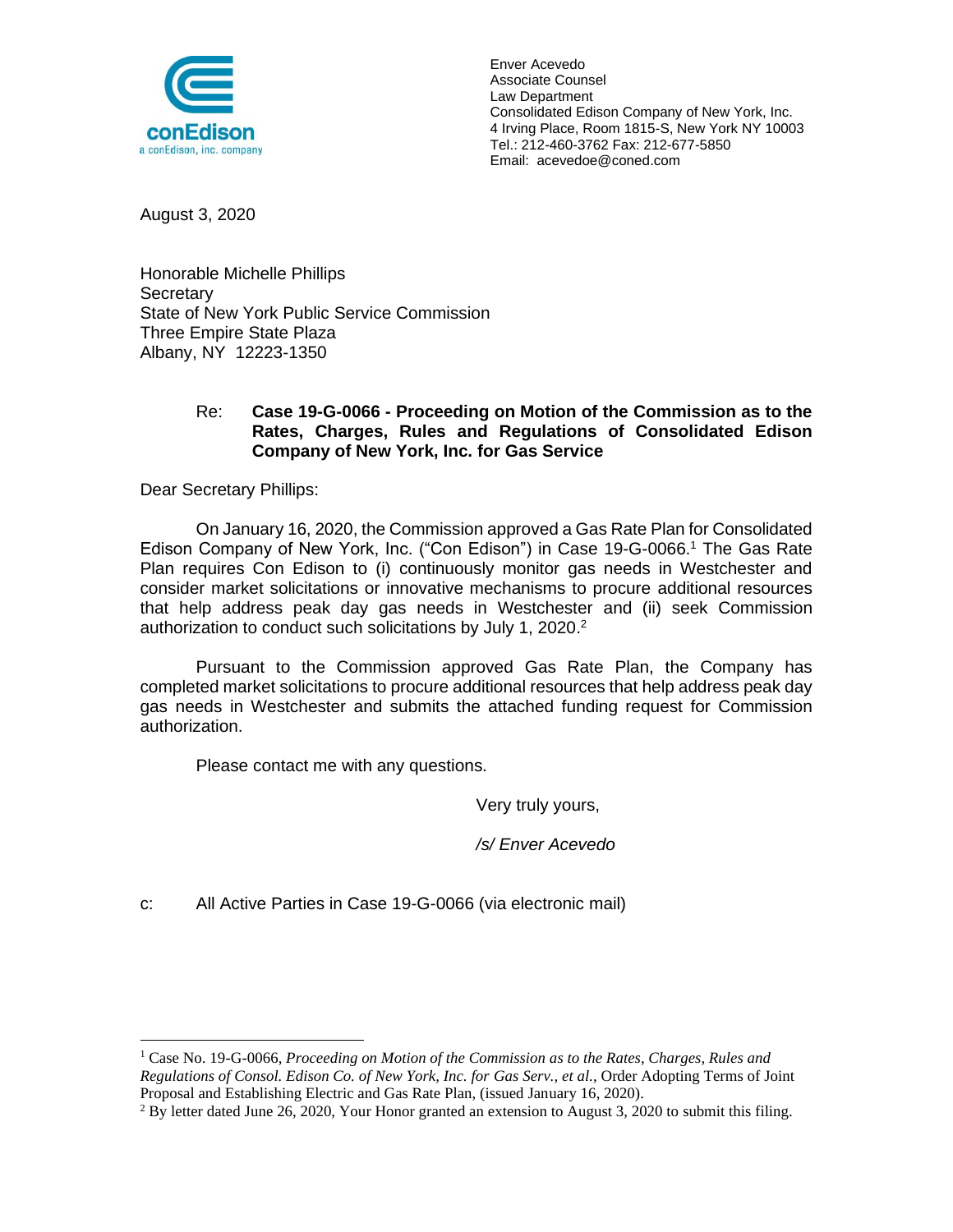#### **BEFORE THE NEW YORK STATE PUBLIC SERVICE COMMISSION**

----------------------------------------------------------x **Proceeding on Motion of the Commission : as to the Rates, Charges, Rules and : Case 19-G-0066 Regulations of Consolidated Edison : Company of New York, Inc. for Gas Service :**

**----------------------------------------------------------**x

### **REQUEST FOR FUNDING APPROVAL TO PURSUE ADDITIONAL SOLUTIONS FOR LOAD RELIEF**

#### CONSOLIDATED EDISON COMPANY OF NEW YORK, INC.

By its Attorney

Enver Acevedo Associate Counsel 4 Irving Place,  $18<sup>th</sup>$  floor New York, NY 10003 (p) 212-460-3762 (f) 212-677-5850 E-mail: acevedoe@coned.com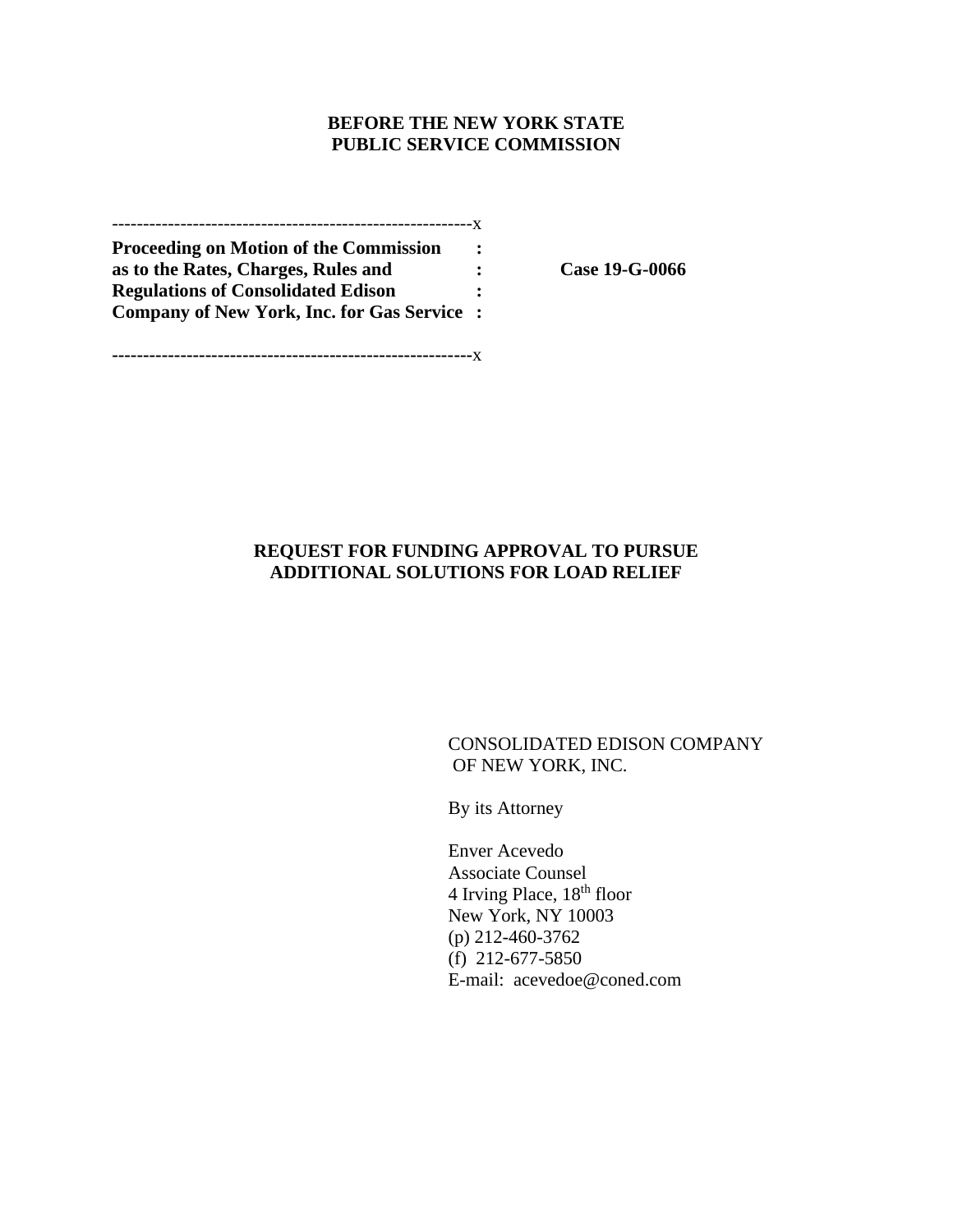# **TABLE OF CONTENTS**

| 1.  |                |  |
|-----|----------------|--|
| 2.  |                |  |
| 3.  |                |  |
| 4.  |                |  |
| 5.  |                |  |
| 6.  |                |  |
| 7.  |                |  |
| 8.  |                |  |
|     | $\mathsf{A}$ . |  |
|     | <b>B.</b>      |  |
|     |                |  |
| 9.  |                |  |
| 10. |                |  |
| 11. |                |  |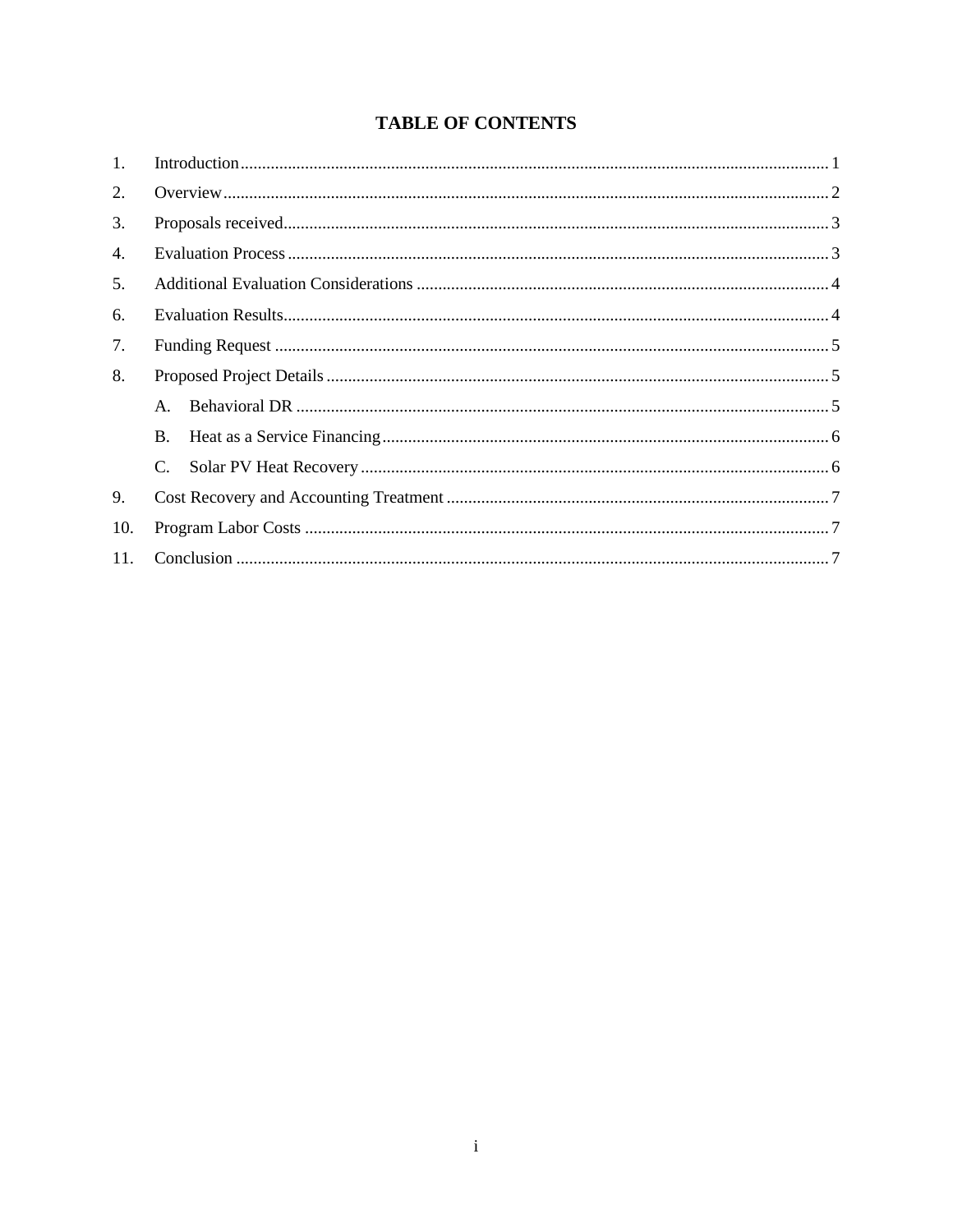#### **BEFORE THE NEW YORK STATE PUBLIC SERVICE COMMISSION**

----------------------------------------------------------x **Proceeding on Motion of the Commission : as to the Rates, Charges, Rules and : Case 19-G-0066 Regulations of Consolidated Edison : Company of New York, Inc. for Gas Service :**

**----------------------------------------------------------**x

**REQUEST FOR FUNDING APPROVAL TO PURSUE ADDITIONAL SOLUTIONS FOR LOAD RELIEF**

### **1. Introduction**

<span id="page-3-0"></span>Consolidated Edison Company of New York, Inc. ("Con Edison" or the "Company") is pursuing alternatives to new pipeline capacity to meet customer heating needs on Peak Days.<sup>1</sup> The Company issued a request for proposal (the "Non-Pipeline RFP" or the "RFP") in December 2017 as part of its Natural Gas Smart Solutions Program. Since the RFP was issued, the Company has implemented eight demand-side solutions, along with increased incentives to its core energy efficiency programs to serve customers across the entire gas service territory, with a focus on Westchester County, to address supply constraints and lead the smart transition to a clean-energy future. Additionally, the Company is implementing heat pump programs pursuant to the Commission's New Efficiency New York ("NENY") order.<sup>2</sup>

Following the initial round of proposals, the Company issued a Request for Information ("RFI")<sup>3</sup> in January 2020 to pursue additional solutions for load relief. In accordance with the Company's Gas Rate Plan,<sup>4</sup> the RFI focused on "new and emerging demand reduction technologies that customers in Westchester are likely to adopt; and [renewable natural gas ("RNG")], including

<sup>&</sup>lt;sup>1</sup> Peak Day: The coldest day to which Con Edison plans its gas system and supply portfolio to meet the full requirements of firm gas customers, which is currently any day where the average temperature is  $0^{\circ}$  F (Fahrenheit) or lower.

<sup>2</sup> Case 18-M-0084, *In the Matter of a Comprehensive Energy Efficiency Initiative.*, Order Authorizing Utility Energy Efficiency and Building Electrification Portfolios Through 2025. (issued January 16, 2020)

<sup>3</sup> [https://www.coned.com/-/media/files/coned/documents/business-partners/business-opportunities/non-pipes/non](https://www.coned.com/-/media/files/coned/documents/business-partners/business-opportunities/non-pipes/non-pipeline-solutions-to-provide-peak-period-natural-gas-system-relief-rfi.pdf?la=en)[pipeline-solutions-to-provide-peak-period-natural-gas-system-relief-rfi.pdf?la=en](https://www.coned.com/-/media/files/coned/documents/business-partners/business-opportunities/non-pipes/non-pipeline-solutions-to-provide-peak-period-natural-gas-system-relief-rfi.pdf?la=en)

<sup>4</sup> Case 19-E-0066, *Proceeding on Motion of the Commission as to the Rates, Charges, Rules and Regulations of Consolidated Edison Company of New York, Inc. for Gas Service*, Order Adopting Terms Of Joint Proposal And Establishing Electric And Gas Rate Plan, (issued January 16, 2020), Pp. 94-95.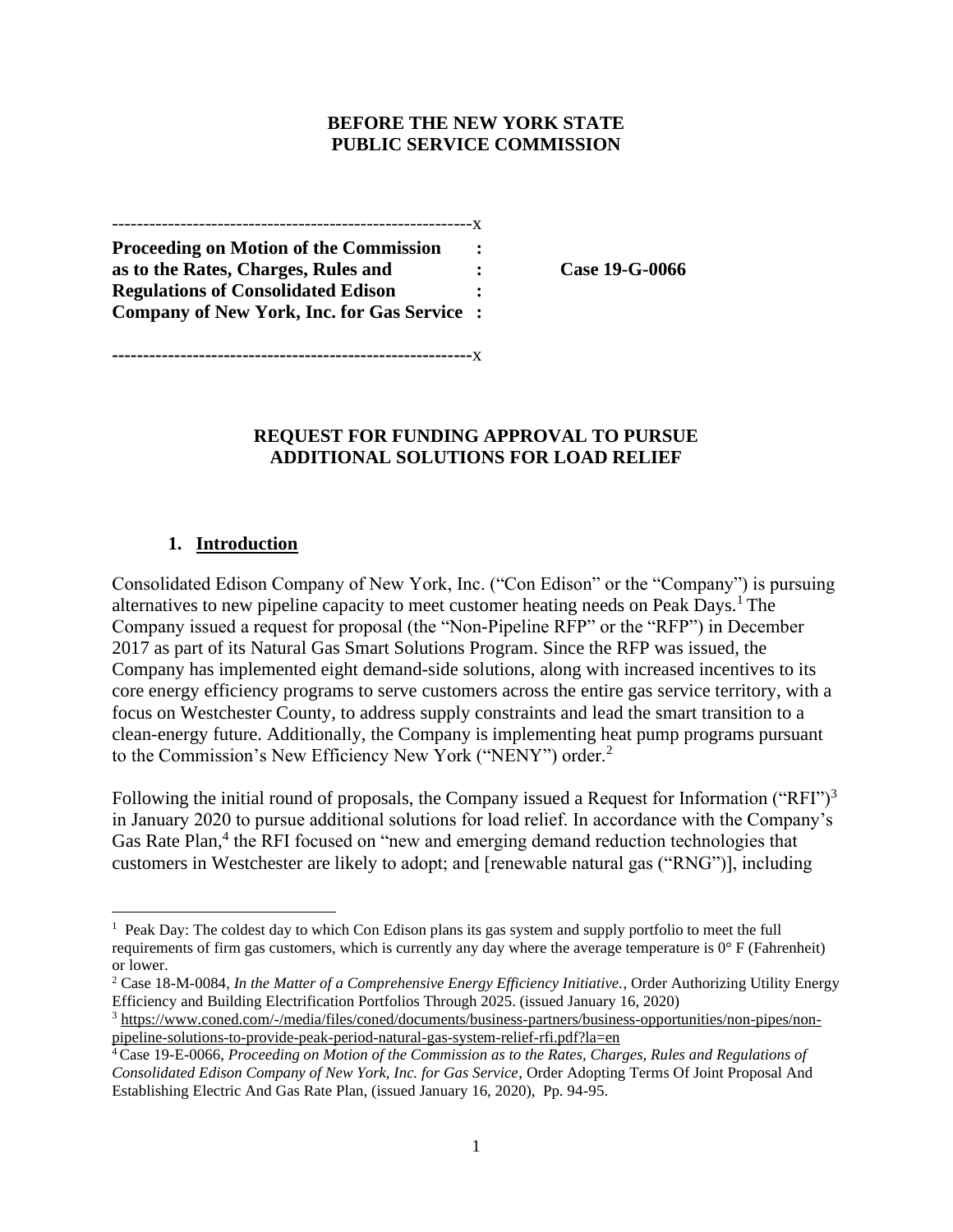projects that would add storage so that it can alleviate peak load needs on the coldest days."<sup>5</sup> The Company evaluated each RFI response for its ability to alleviate Peak Day needs and determined that some of the submitted projects were viable. The Company forecasts that the projects it proposes herein will reduce Peak Day demand by approximately 3,600 dekatherms. The benefits of these solutions include allowing participating customers to reduce use on Peak Days without additional investment or in-person interaction, deploying heating electrification without large initial capital investment, and bringing innovative new technology to the New York market.

The Company is proposing the Commission approve a \$7 million budget to support the implementation of the following Non-Pipeline Solutions ("NPS") projects over 3 years:

- Behavioral Demand Response ("DR");
- Heat as a service financing ("HaaS"); and
- Solar photovoltaic ("PV") heat recovery.

The Company proposes to recover these costs over ten years at the rate of return as established in its then current rate plan to align cost recovery with the expected benefit period and to maintain consistency with the treatment of other energy efficiency and demand management initiatives.

## **2. Overview**

<span id="page-4-0"></span>Under the current Gas Rate Plan, the Company agreed to the following:

Con Edison will continuously monitor gas needs in Westchester and consider market solicitations or innovative mechanisms to procure additional resources that help address peak day gas needs in Westchester. The Company will seek Commission authorization to conduct such solicitations by July 1, 2020. The solicitations will consider (i) new and emerging technologies that customers in Westchester are likely to adopt; and (ii) RNG, including projects that would add storage so that it can alleviate peak load needs on the coldest days.<sup>6</sup>

The Company issued an RFI on January 31, 2020 to explore additional ways to provide potential relief within Con Edison's natural gas service territory. Con Edison designed the RFI to be consistent with current environmental policy, applicable laws and regulations, and reliable operation of its gas system. Through the RFI, the Company sought solutions to:

- Decrease Peak Day gas demand;
- Provide an electric alternative for gas heating use; or
- Increase Peak Day gas supply.

In addition to providing potential Peak Day relief within the Company's service territory, the proposed solutions should also support system reliability and be cost effective for Con Edison's customers. The Company intends to incorporate solutions to enhance the magnitude and

6 *Id.*

<sup>5</sup> *Id.*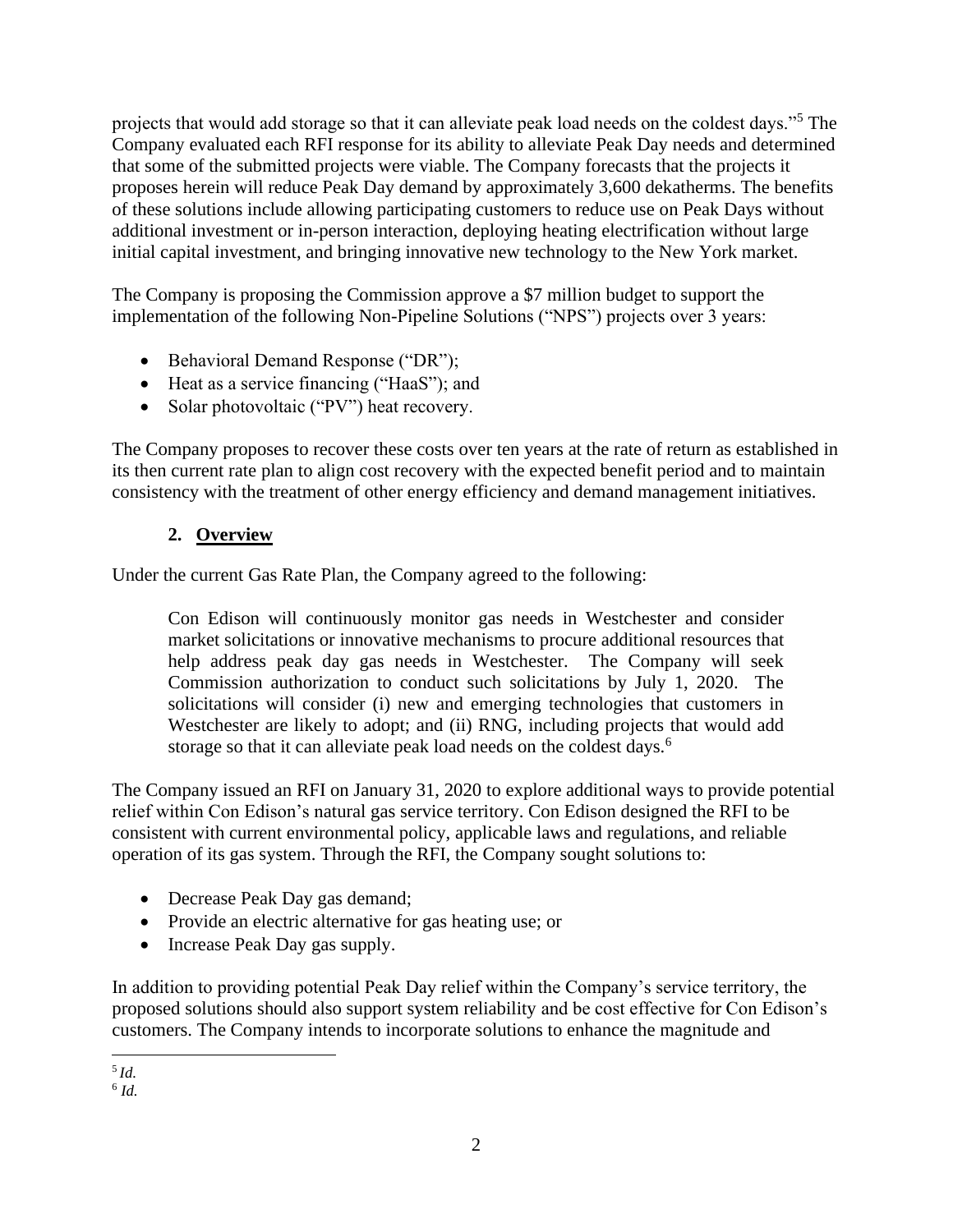reliability of Peak Day load relief. Although Con Edison's goal is to increase Peak Day relief system-wide, a proposed NPS's value to the Company will vary based on the location of the NPS; the highest value projects target the Westchester moratorium area.

Con Edison's preparation for the RFI took place throughout January and started with stakeholder engagement meetings with the New York City Mayor's Office of Sustainability, Westchester County Executive's Office and the Department of Public Service. The Company issued the RFI at the end of January, along with a press release. To encourage a robust market response, the Company marketed the RFI to potential respondents via an email campaign and worked with geothermal installers and DR professional trade associations to distribute details of the RFI to their members. Outreach also included a pair of webinars that hosted approximately 190 participants. The Company replied to two rounds of question and answer sessions between February and March. Final RFI responses were due on April 3, 2020.

## **3. Proposals received**

<span id="page-5-0"></span>The Company received 31 responses to the RFI from various solution providers. Of the responses received, 18 target demand-side solutions and 13 target supply-side solutions.

The proposed demand-side solutions included energy efficiency, thermal storage, solar PV heat recovery, district geothermal, electrification with demand response, third-party electrification financing and behavioral demand response. The responses for additional supply-side solutions represented a diverse set of peaking services including projects to produce, store and/or deliver compressed natural gas ("CNG") and liquefied natural gas ("LNG") in the Company's service territory. The Company also received sustainable supply solutions for RNG and hydrogenblending plants. Overall, the responses can be grouped into several major categories that indicate where the market believes Peak Day solutions can be delivered.

# **4. Evaluation Process**

<span id="page-5-1"></span>The Company convened a team of subject matter experts to evaluate the RFI responses (the "Review Team").

The Company's review included initial screening for adherence to RFI requirements and a more in-depth evaluation of each solution based on characteristics that included:

- Relief provided, including duration of relief available on consecutive days<sup>7</sup> and project scalability;
- Geographic relief zone / coverage;
- Project cost, based on the unit cost of the Response (\$/Peak Day Dekatherm of Relief);
- Project risk and expected implementation challenges (*e.g.*, ability to secure financing, obtain required permits, construction complexity and implementation timeline);

<sup>7</sup> Since cold weather days are often consecutive, both demand-side and local alternative supply measures (or a proposed portfolio of measures) must be available at their promised level of relief for at least 3 consecutive days.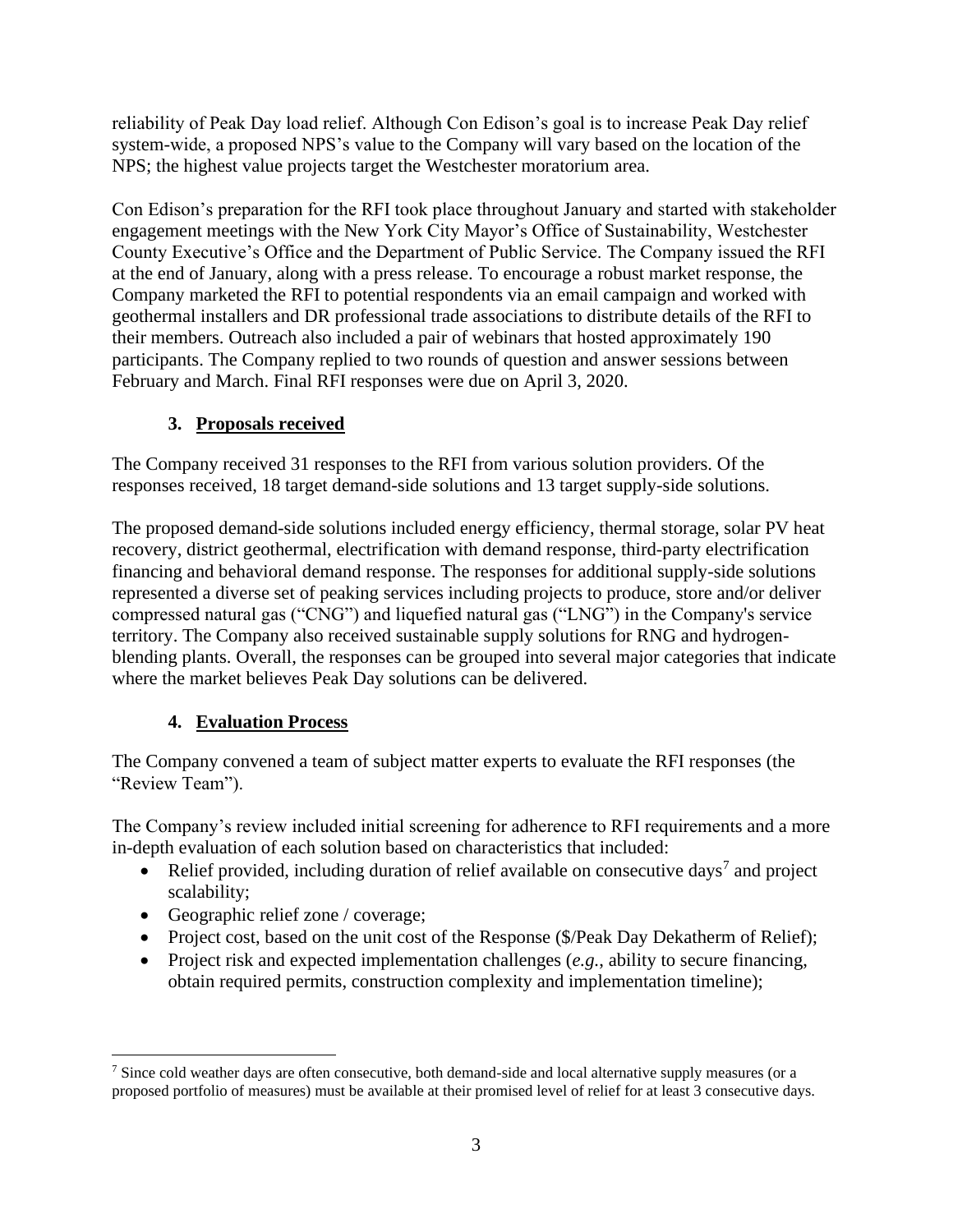- Vendor qualifications *(i.e., financial, technical and other resources currently available* along with experience and success in providing similar solutions in the New York metropolitan area);
- Community impacts (*e.g.*, noise, pollution, support for low-income housing); and
- Greenhouse Gas Emissions impacts of the Response, relative to alternatives, and the potential benefit or cost of the NPS proposed in meeting state and local policy objectives.

# **5. Additional Evaluation Considerations**

<span id="page-6-0"></span>While not part of the formal evaluation, the Company also considered the overarching need to incorporate a variety of projects that increase both the diversity and benefits of its portfolio for customers and accordingly focused on proposed solutions that are not currently served or offered by our existing programs. The Review Team also considered how well the proposed solutions contributed to state policy objectives.

## **6. Evaluation Results**

<span id="page-6-1"></span>The Company decided not to pursue: (1) traditional energy efficiency proposals that were collections of measures under a single vendor or partnership that could participate in the Company's existing programs; and (2) DR Responses for thermal storage battery installations or curtailment of Combined Heat and Power that are eligible to participate in the Company's existing Gas DR pilot, which is technology agnostic. The Company also received one response which proposed a district geothermal system. District geothermal holds potential for enabling full electrification of a localized area necessary for offsetting specific infrastructure, but the Company is already exploring this technology, as provided for in the Company's Gas Rate Plan. As a result, the Company determined that it was premature to proceed with the district geothermal response.

In some cases, solutions related to beneficial electrification need to be considered in the context of overarching statewide policy embodied in programs such as NYS Clean Heat,<sup>8</sup> which was still in development during the RFI solicitation period. The Company is not proceeding with responses that proposed electrification not suitable for winter peak demand relief or were not aligned with NYS Clean Heat program's long-term objective towards full heating load electrification.

The responses for supply-side solutions included a diverse collection of technologies ranging from CNG and LNG storage to RNG, including hydrogen production and blending plants. Although Con Edison does not intend to proceed with any of the CNG or LNG projects at this time, the Company continues to evaluate the RNG proposals. Accordingly, the Company is not currently requesting funding for any of the RFI's supply-side responses.

<sup>8</sup> <https://saveenergyny.ny.gov/NYScleanheat/>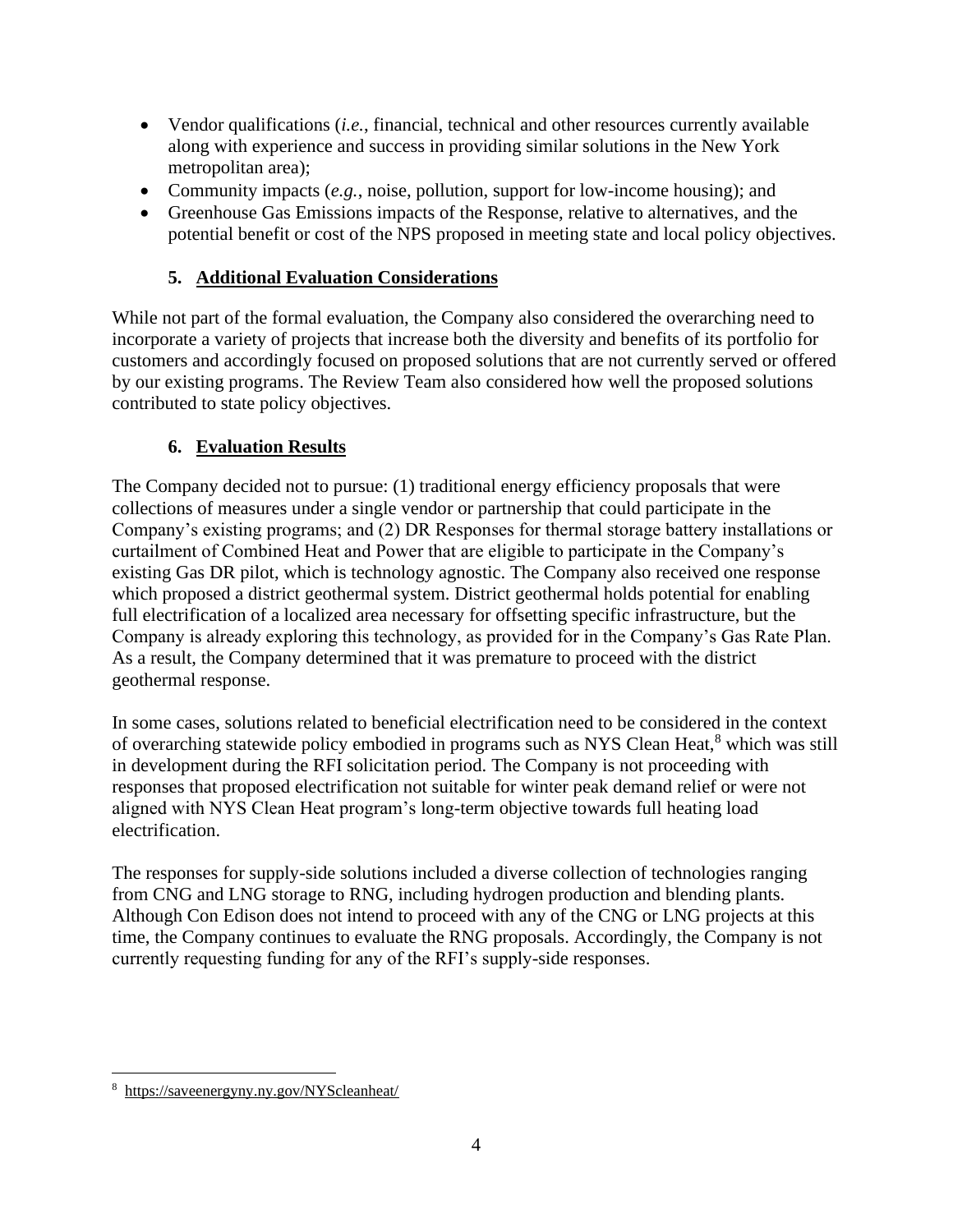### **7. Funding Request**

<span id="page-7-0"></span>The Company has identified three demand-side solutions that merit further consideration for implementation: behavioral DR, HaaS, and solar PV heat recovery, which are described in more detail below. The Company estimates that the three solutions proposed in this funding request would provide a total gas peak demand savings of 3,593 Dt and a total annual gas energy saving of 86,323 Dt over three years.<sup>9</sup> The Company is requesting \$4.2 million to fund these three efforts in 2021 and an additional \$1.4 million per year in each of 2022 and 2023. In total, the Company requests \$7 million to fund these additions to the NPS effort. These costs are based on preliminary responses and subject to additional negotiation prior to implementation.

## <span id="page-7-1"></span>**8. Proposed Project Details**

# **A. Behavioral DR**

<span id="page-7-2"></span>Customers have expressed interest in exercising more control over their energy usage. Increased direct customer investment in systems enabling remote control is not the only solution for utilities to implement DR with their customers. As proposed by the vendor that would implement this program, Behavioral DR would consist of communications, based on behavioral science, to small customers immediately prior to peak winter days to encourage a reduction in energy use to manage their monthly bill by making manual adjustments such as lowering their thermostat setpoints. An initial communication would be sent to the customer outlining the program benefits and notifying of potential event communications for participation. After DR events, additional communication using data visualizations would be delivered to reinforce the behavior or encourage the customer to attempt to save more on future peak days. Unlike Con Edison's existing demand response pilot, customers that cannot afford or prefer not to install a smart thermostat will be able to participate in behavioral demand response. It is also a scalable solution for the utility, as it requires no in-person customer interaction to implement.

Behavioral techniques are well-suited to reducing short-term peak day consumption. These techniques have been widely adopted in electric peak load reduction, and Southern California Gas has been able to successfully apply this method for peak day gas reductions. Con Edison is requesting to fund a potential supplemental effort to existing behavioral efforts by contracting with an implementation vendor for one year. This program is estimated to save 930 peak day dekatherms through outreach to up to 120,000 residential gas customers. This project can launch quickly after funding approval and, if early insights prove successful, may be incorporated in a future iteration of the gas demand response pilot.

<sup>&</sup>lt;sup>9</sup> Savings estimates were provided by the Respondents and will be verified by the Company prior to implementation.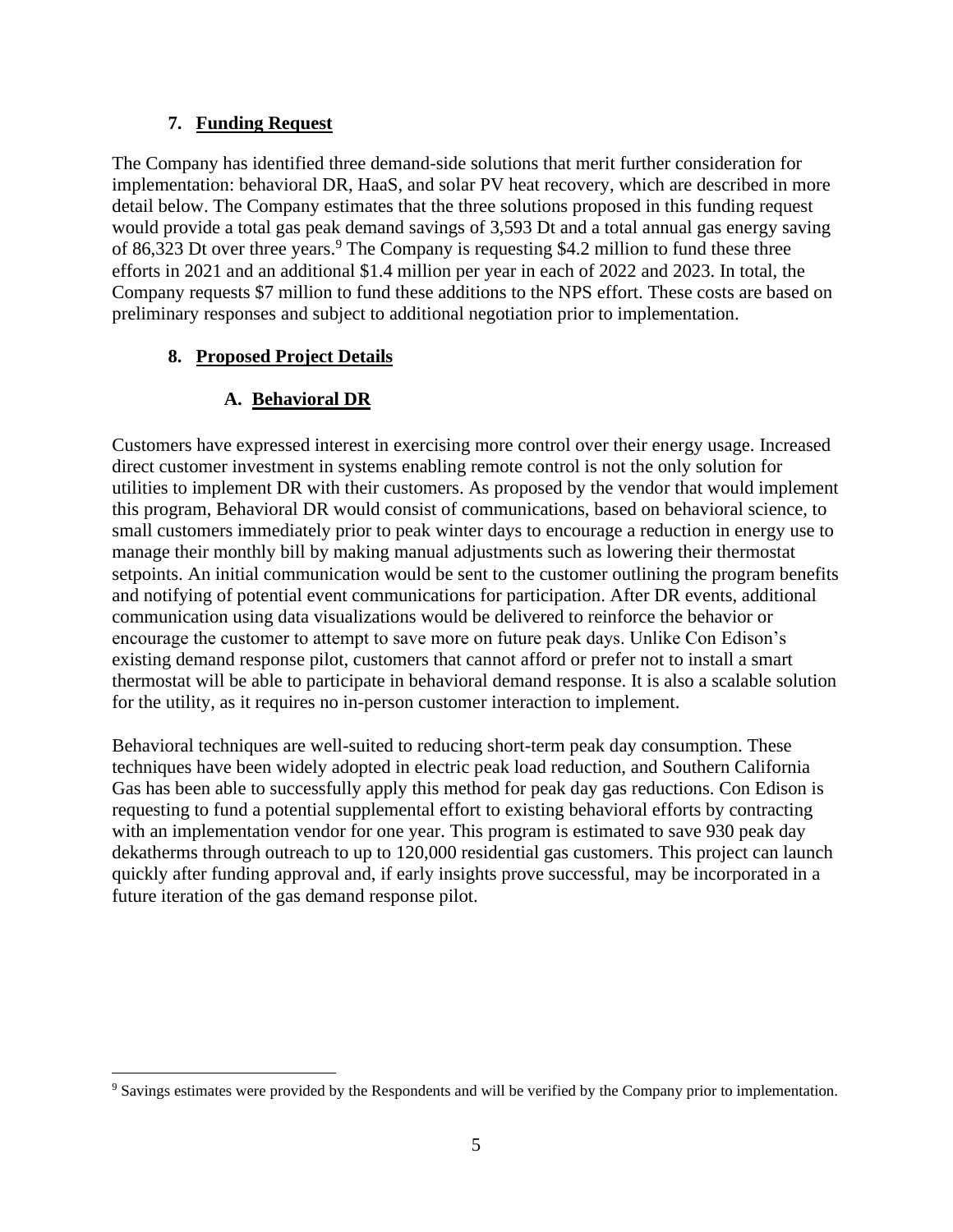### **B. Heat as a Service Financing**

<span id="page-8-0"></span>The NYS Clean Heat program has begun to address the large upfront cost barrier to the transition to beneficial electrification of heating through the use of robust incentives. The adoption of clean heating technologies can be further accelerated by providing customers access to the remaining capital necessary to proceed with their conversion. Low- or no-interest loans have become available, but these traditional financing techniques may not serve all customer segments. For example, commercial and multifamily customers are cautious in committing scarce budget dollars to projects outside of their core business. Such projects reduce their ability to draw on credit for emergency repairs or core business operations and require these customers to spend significant time away from the day-to-day operations to secure traditional debt to fund these projects. However, the high efficiencies and low maintenance of clean heating technology provide an opportunity for cash flow improvements that can be used to cover financing for the system if the burdens of traditional loans were removed. This opportunity has been recognized and multiple market participants have responded with these solutions in both the RFP and RFI seeking to advance clean heating technologies by leveraging their capital.

Under the proposed HaaS model, technology vendors would invest the upfront capital to own clean heating systems or components such as variable refrigerant flow units or geothermal ground loops at a customer site and charge that customer a monthly fee to provide the site heating and cooling from the equipment. This service contract would also include maintenance to keep the system operating as expected for the duration of its expected useful life. These financing offers would be similar to the service fee business model for solar projects. This business model should reduce the high upfront cost barriers to adoption of clean heating technologies. It has been successful in this regard in the solar industry. Con Edison would consider marketing third-party financing offers to customers and/or contractors for highefficiency electric heating technologies. The Company requests funding for marketing and implementation activities. This solution could result in the increased adoption of these technologies for an estimated 2,654 peak day dekatherm reduction and support statewide goals to use private capital to achieve carbon reductions.

### **C. Solar PV Heat Recovery**

<span id="page-8-1"></span>Technologies to provide electrification of large domestic hot water ("DHW") load are currently limited in the New York market. This end-use electrification proves challenging even for those that readily accept clean energy technologies. Solar thermal is highly intermittent and takes up the limited roof space that can more cost effectively be used for solar PV. A new solar PV heat recovery technology is commercially available that can be retrofitted on existing arrays to transfer waste heat energy through direct exchange to pre-heat storage tanks with the potential to offset peak DHW loads. The remaining load can be covered by a water-to-water heat pump that allows completely high efficiency electric DHW production. The customer economics to install this technology are improved by an increase in the solar PV electricity generation by keeping the panels cooler. To date, limited existing solar installations and lack of awareness about this new technology for future solar PV projects present challenges to adoption at scale.